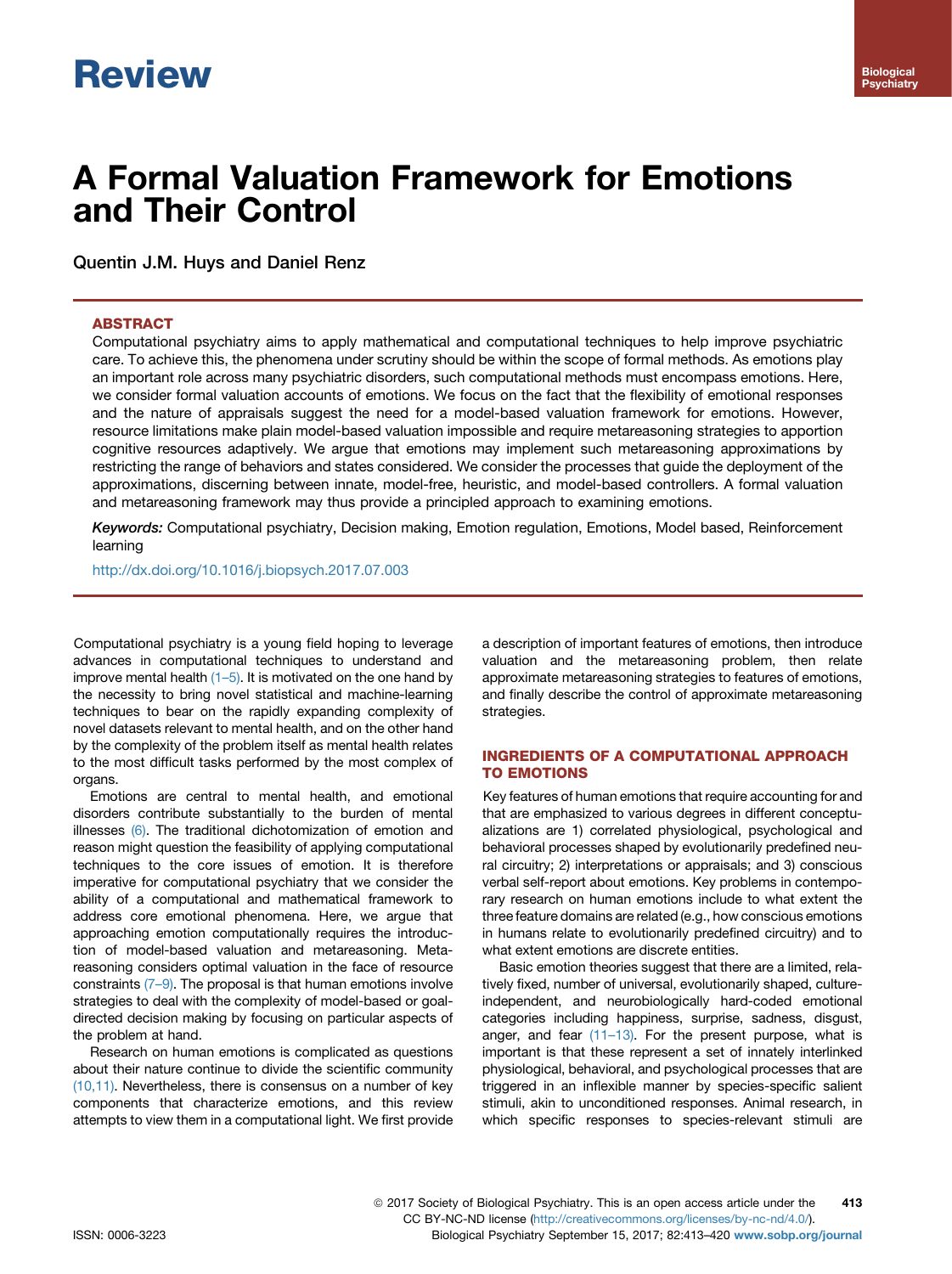observable and readily quantifiable, has contributed to this view. However, behavioral responses in animals cannot be directly translated to emotional experiences in humans. Amygdalar and hippocampal damage, for instance, abolish physiological and autobiographical signatures of aversive conditioning, respectively, while leaving the other intact  $(14)$ . Furthermore, aversive conditioning can be performed subliminally and can evoke amygdala activity and physiological response, but can fail to result in any emotion of fear  $(15,16)$ , while amygdalar lesions can leave human fear unaffected [\(17,18\).](#page-5-0)

Human emotional responses to stimuli are characterized by substantial within- and between-subject variability. Appraisal theory locates one explanation for this variability in the interpretation (be it conscious or unconscious) of a particular situation or stimulus as being relevant to the individual's goals [\(19\)](#page-5-0). This interpretation depends on the goal and the individual's beliefs in addition to the stimulus. A stimulus or situation being interpreted as increasing the changes of reaching one's goals would, for instance, result in the emotion of joy or happiness (20–[22\).](#page-5-0) However, just like basic emotion theories, appraisal theories often view the expressed emotion itself as a "definable pattern of outputs that preexist within the individual"  $(10)$ . For instance, Scherer  $(23)$  defined them as "episode[s] of interrelated, synchronized changes in the states of all or most [...] organismic subsystems in response to the evaluation of an external or internal stimulus event as relevant to major concerns of the organism."

The evidence for discrete emotions is controversial. Autonomic responses, electroencephalographic features, and facial expressions do not permit simple categorization and show little evidence of the predicted correlations [\(10,24,25\)](#page-5-0), though newer machine learning approaches have shown that categorical information can be extracted from physiological [\(26\)](#page-5-0) and neural [\(27,28\)](#page-5-0) data. The latter analyses have, however, clarified that there is no single underlying substrate for particular emotions. Rather, each emotional category depends on a distributed network of limbic but also cortical components that reflect the particular neurocognitive processes involved [\(29\)](#page-5-0).

An alternative view is that the discreteness of emotions arises from the categorical labeling of internal events for the purpose of intra- or intersubject communication. Neuroimaging has provided some support for such a model, arguing that the ventrolateral prefrontal cortex is involved in categorical labeling of emotional states [\(30](#page-5-0)–32) evolving along the two major axes of valence (from good to bad) and arousal (from high to low). Indeed, factor analyses of a variety of measures of emotions including similarity ratings among words, facial expression, and autonomic measures reliably identify these two separate dimensions  $(33)$ . Neuroimaging has also been used to argue that while the amygdala tracks arousal, the orbitofrontal cortex tracks valence across emotions [\(34\).](#page-6-0)

#### VALUATION AND EMOTION

Basic and animal emotion research, with its grounding in evolutionarily shaped responses, emphasizes the importance of emotions in guiding behavior adaptively. A focus on adaptive responding is also present in appraisal theories, which suggest that emotions arise when events are judged to be relevant to the individual's "needs, attachments, values, current goals and beliefs" [\(35\).](#page-6-0) Computationally, inferring adaptive choices involves integrating not only immediate rewards, but also longerterm rewards, and for that reason requires consideration of the future course of events. This evaluation of the future is where the problem lies, as the further into the future one looks, the broader the range of potential events. Specifically, valuation involves summing over an exponentially expanding decision tree of future possibilities. Optimal valuation would search the entire tree, which is rarely feasible. Reinforcement learning is a thriving subfield of machine learning concerned with algorithmic solutions to this problem.

#### Model-Free Accounts of Emotional Expression

A substantial body of work has related one such algorithmic solution to how emotional expressions change over time [\(36\).](#page-6-0) In so-called model-free reinforcement learning, the stability of the world is exploited to replace integration over the future with actual past experiences. Clever bookkeeping allows the use of prediction errors to update values that, in the limit of extensive experience, are guaranteed to yield the true long-term values of states and behaviors [\(37\)](#page-6-0). Here, emotional responses are viewed as a type of high-level action, involving multiple biological and neural subsystems. One example of such an "action" is a freezing response, which has behavioral, attentional, and physiological components. These high-level actions are thought to be emitted either in an innate fashion [\(38\)](#page-6-0) in response to the appropriate species-specific unconditional stimulus [\(39](#page-6-0)–41), or after learning in response to a conditioned stimulus. In the latter case, the expression of the action is proportional to the value attached to the conditioned stimulus, which in turn is a scalar measure of the average expected unconditional stimulus strength [\(42](#page-6-0)–44). This has been applied to a wide variety of affective responses, including heart rate changes [\(45\)](#page-6-0), approach [\(46\)](#page-6-0), avoidance [\(47,48\),](#page-6-0) extinction [\(49\),](#page-6-0) vigor [\(50,51\)](#page-6-0), and others. Perhaps the most striking success of these models is their ability to capture how pavlovian affective responses can lead to maladaptive choices [\(43,52\).](#page-6-0)

Model-free approaches are very valuable to understand how the expression of affect transfers between situations with experience. Although mostly restricted to individual laboratory sessions, the underlying model likely plays an important role in explaining how individual differences in the expression of (affective) behaviors emerge over (life)time, and potentially in response to behavioral psychotherapeutic interventions. Furthermore, a hierarchical version of model-free reinforcement learning has the capacity to explain how complex highlevel actions consisting of multiple correlated processes might emerge (53–[55\),](#page-6-0) though this awaits application to the correlations among physiological, psychological, and behavioral aspects of emotions.

## Appraisals Require Model-Based Inference

Pure model-free accounts, however, fail to explain context effects on conditioning. For instance, the physiological response to a threat differs depending on whether the animal is restrained or freely moving [\(56\)](#page-6-0) as well as whether a refuge or obstacle is present and at what distance (57–[59\).](#page-6-0) In humans, framing the same movement as approach or withdrawal alters whether a pavlovian conditioned stimulus promotes or inhibits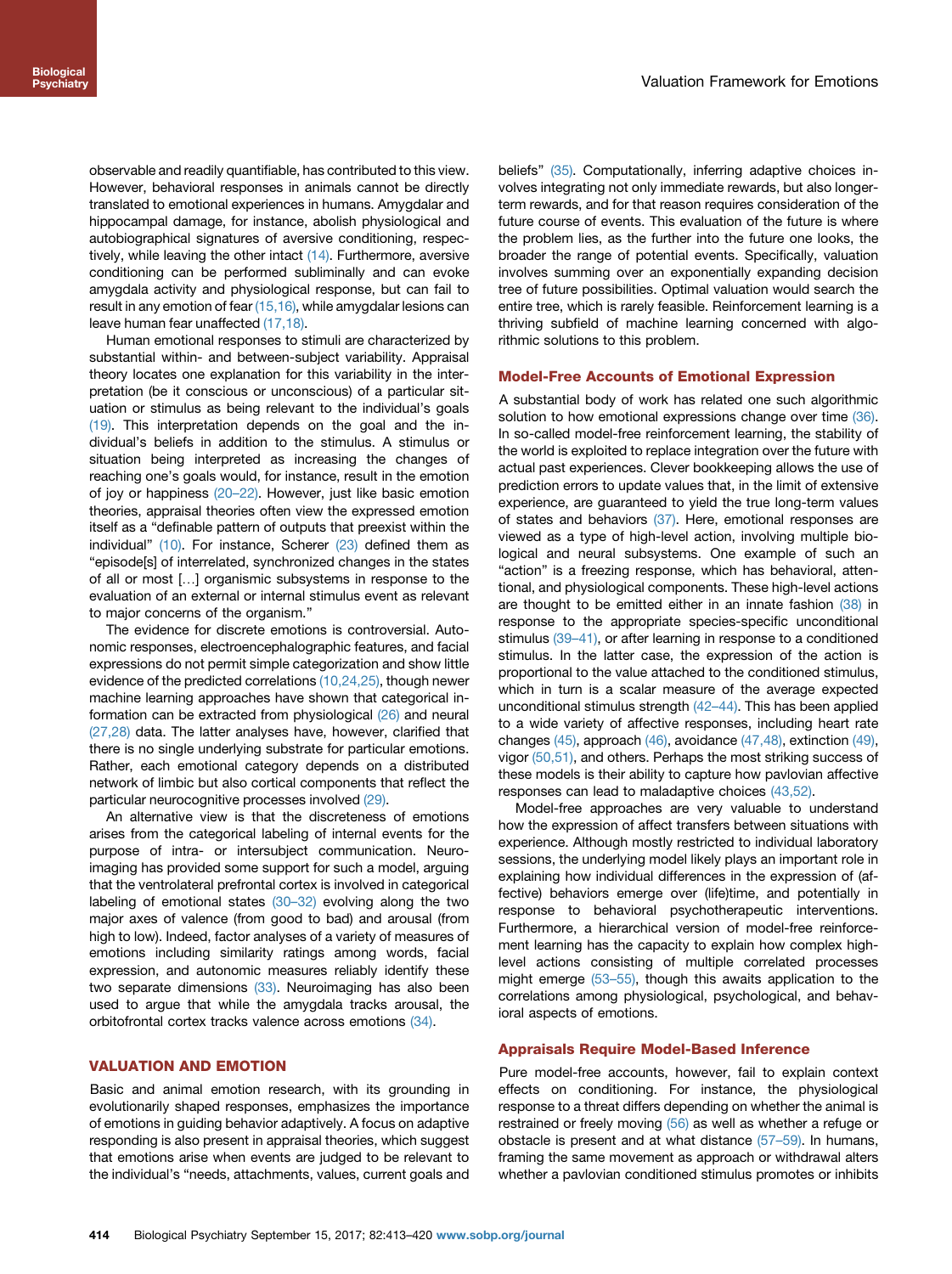

Figure 1. Model-based inference problems rapidly become too hard to fully solve. Consider a task (A) where subjects see six rectangles arranged hexagonally and are taught to navigate according to the underlying transition matrix indicated by the arrows, so that they can transition from each state to two successor states depending on which of two buttons they press. Every transition yields a reward or loss. Finding a path of a given length that maximizes total earnings corresponds to a tree-shaped decision problem, for instance the one in panel (B) for three transitions starting from state 3. Participants typically choose not to expend cognitive effort evaluating subtrees below a salient loss (here below transitions with -70 points), resulting in a cutting of or "pruning" of decision trees (B). (C) This in turn results in worse performance when the optimal path requires transitioning through a salient loss (red) than when it does not (orange). Black dots and gray lines show the effect in individual participants. (A) and (B) are modified with permission from Huys et al. [\(44\).](#page-6-0) (C) shows data replotted from Huys et al. [\(55\).](#page-6-0)

it [\(42\)](#page-6-0). Even startle reflexes are potentiated by fear induction  $(60)$ , enhanced by upregulating negative emotions  $(61)$ , and reduced by positive emotions [\(62\).](#page-6-0) More fundamentally, context determines what affective behavior is emitted [\(21,63\)](#page-5-0): the same emotion of anger may motivate harm not only through physical means in a boxing ring, but also through financial transactions in a boardroom setting.

Similarly, scalar summaries of past experience cannot account for the impact of appraisals on human emotions. The appraisal of an event involves an assessment of what the event "means" [\(35\).](#page-6-0) This interpretative process determines whether and which emotion results by inference of latent causes: a smile is pleasant if interpreted as emanating from kindness, but aversive if viewed as an expression of condescension. The fact that an event is meaningful can be inferred from changes in model-free values because these capture the expectation of future well-being in a relatively stable environment, and sudden changes in model-free expected values therefore indicate a meaningful event. This is reminiscent of the argument that changes in core affect invoke appraisals [\(10,33\)](#page-5-0). Certain aspects of meaning may also be precomputed and result in automatic appraisals  $(64,65)$ , but what an event means for wellbeing cannot be derived from model-free values. This assessment involves a series of variables such as goal congruence, controllability, and agency [\(35,66,67\)](#page-6-0) that capture how the changed contingencies induced by the event and the behavior influence the controllable achievability of the goal [\(68\)](#page-6-0). Goal congruence, for instance, measures how events influence the ability and cost of achieving current goals and as such involves replanning a new path toward the goal and comparing the cost of this path to that of the previous plan.

The computation of the meaning part of the appraisal requires the integration of a model capturing an individual's beliefs about the consequences of choices, what reinforcements will be obtained in which states, how observations relate to hidden states, and how different states relate to each other [\(37,65,69\)](#page-6-0). Inferring such values requires a model to be inverted or simulated. Mirroring the notion that some appraisals rely on rule-based processes, it suggests a role for nonautomatic components; it captures that appraisals generalize and change over time as new information is progressively integrated; it suggests how maladaptive beliefs influence emotions; and it suggests how a new understanding can alter emotions in explicit reappraisal [\(35,63,66,70,71\).](#page-6-0)

However, a measured and "rational" consideration of all possible outcomes is hardly a sufficient model of emotions [\(72\).](#page-6-0) In fact, reasoning itself is profoundly affected by emotions [\(70\),](#page-6-0) as are perception, learning, and memory.

#### METAREASONING

One factor that may be useful to consider is that modelbased inference is mostly impossible due to the sheer size of most relevant model-based valuation problems. Figure 1A shows a simple planning task in a maze the solution of which corresponds to a binary decision tree (Figure 1B). The best action at the root of the tree is the one that leads to the path with the best total outcome, and this may not be the action with the best immediate reward. As in reality, there is usually more than one way to the goal, but the different paths have different intermediate outcomes rendering some better than others. Despite its simplicity, humans have difficulty solving the task fully, and employ strategies to avoid evaluating the entire tree even when there are only three or four choices to go (Figure 1C). Unless they are highly constrained, such as in feedforward motor control [\(73\)](#page-6-0), optimal decisions in realistic situations are computationally extremely demanding.

The limited resources lead to the metareasoning problem, which concerns the optimal deployment of the available computational power [\(7,8,74,75\).](#page-5-0) It is a decision problem about which of the various options to evaluate internally ([Figure 2](#page-3-0)). Formally, the estimated value of performing a computation is the difference in expected utility between taking a choice without the additional computation, and taking a new alternative choice after having invested in the computation [\(8,76\).](#page-5-0) Although this decision problem is mathematically similar to the original problem, it is different from the original problem because simulations do not actually incur the costs of the real problem, and while taking real poor actions should be avoided to avoid incurring their loss, internally simulating poor actions can be useful [\(77,78\).](#page-6-0) Thus, the states in this metareasoning problem are all possible partial trees of the original tree, which is a far larger state space than in the original problem.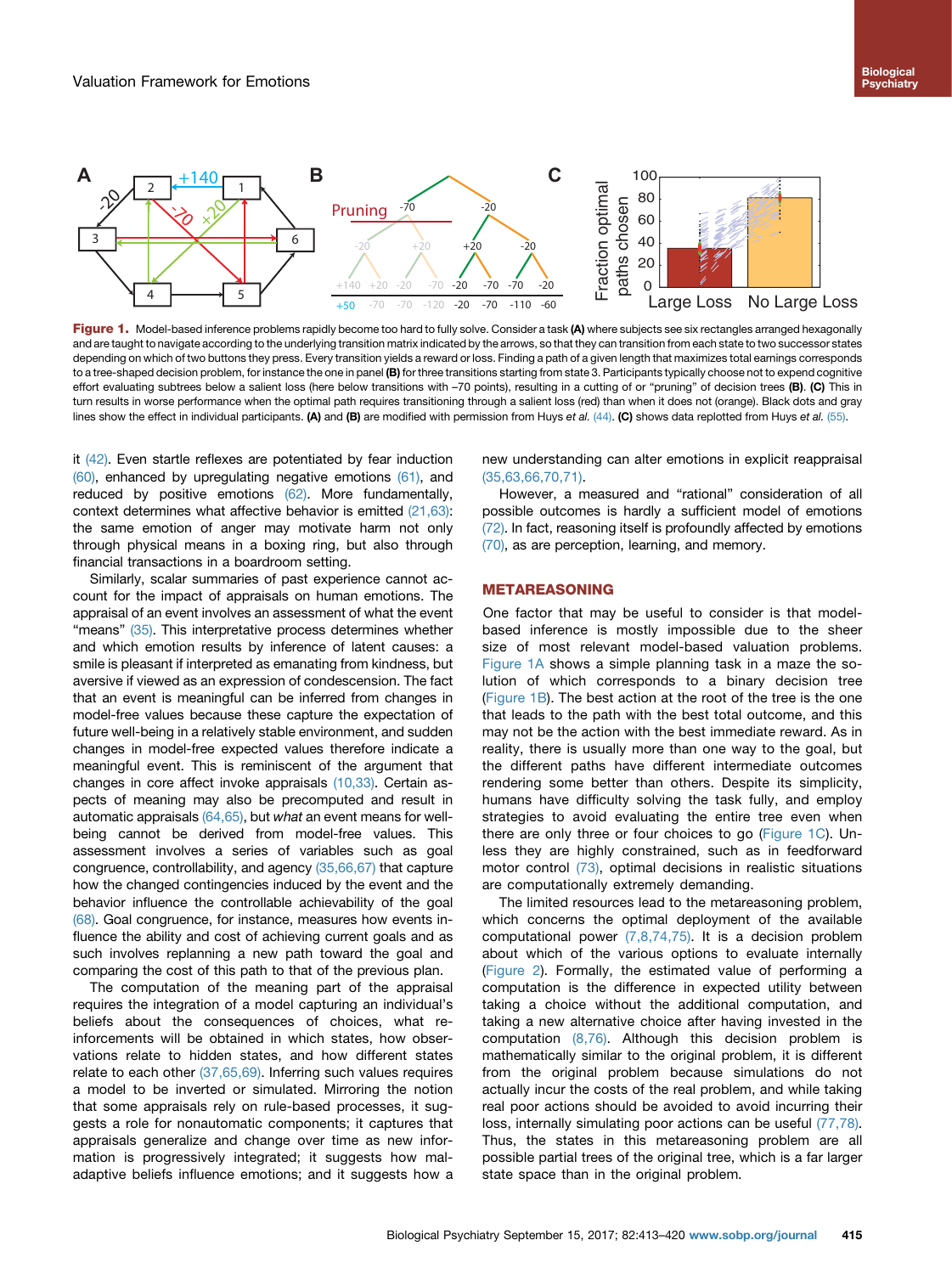<span id="page-3-0"></span>

Figure 2. Metareasoning. Given a state and a sequence of possible decisions, optimal action choice involves evaluating a decision tree (top left). An agent with constrained resources faces the challenge of deciding what to simulate, i.e., what to "think about." For instance, it could choose to first simulate the action going left, and then continue down this branch (leftmost set of trees). Alternatively, it could superficially consider the right action, and then start examining the left action. The metareasoning problem hence is a decision problem where the states are knowledge states about the decision tree, and the task is to choose to think about the components of the problem at hand in the way that is most likely to yield a good final choice.

# Emotions Implement Approximate Metareasoning **Strategies**

Model-based reasoning is hence faced with two profound challenges: the size of the problem and the even harder task of apportioning limited resources in an adaptive manner. These are fundamental problems and a strategy to deal with them is mandatory. The proposal here is that emotions can implement approximate solutions to these challenges. In particular, emotional states 1) come with a strong focus on particular behaviors and 2) induce a strong perceptual and processing focus such that evaluation is concentrated on a narrow set of states. Emotions thereby effectively function as approximate metareasoning strategies that prescribe how computational resources are allocated. To what extent these approximations are adaptive depends on how they are invoked. We first provide an outline for the implementation in terms of action tendencies and state observations, and then turn to the control issues.

Action Tendencies. One of the features of emotions about which there is more agreement is that they prioritize certain actions [\(13,35,79](#page-5-0)–81). Constraining the action space can substantially simplify the valuation problem because the computational cost is exponential in the size of the action space.

At an abstract level, emotional states are accompanied by distinct and richly experienced urges toward particular classes of actions. Frijda et al. [\(20\)](#page-5-0) asked people to remember events of particular emotions and then to rate a list or 26 items about the kinds of behaviors they wanted to engage in, such as "I gave up," "I wanted to protect myself from someone or something," or "I wanted to help someone, to take care of someone." From the ratings of these statements, the emotion characterizing the episode could be reliably recovered. Though very abstract, such rich descriptions are also important in psychotherapeutic settings. In dialectic behavior therapy, individuals are initially taught to recognize emotions by the action tendencies they feel [\(71\).](#page-6-0)

Emotions also induce physiological and vegetative changes. However, physiological signatures of emotions do not appear to readily differentiate between categorically defined emotions, but rather provide a few classes of general action preparations [[\(79,82](#page-6-0)–84), though see [\(26\)\]](#page-5-0). A preparatory increase in heart rate to compensate for the anticipated drop in peripheral resistance upon supplying blood to large muscle groups is required when running, be it for escape or fun. As such, these can be seen as a preparation toward a class of behaviors that share physiological requirements.

State Observation. The complexity of model-based evaluation is also exponential in the range of states considered. There is ample evidence for emotion- or moodcongruent processing biases [\(85,86\).](#page-6-0) For instance, Bradley et al. [\(87\)](#page-7-0) showed that exposure to sad music and recollection of sad memories produces an attentional bias toward sad words, and such biases arise from the emotional state rather than purely from the exposure to the emotional word [\(88\).](#page-7-0) By restricting attention to particular states and disregarding others, the problem could again be reduced in size  $(89)$ , for instance by pruning  $(44)$  searches along branches of the decision tree that result in states outside the attentional focus.

A further aspect is that there is usually uncertainty about the state. This profoundly complicates the computational task of valuation because policies for the various possible states have to be computed [\(90\).](#page-7-0) By ascertaining the state, this complexity can be reduced. Introspection about the state of the body likely plays a particularly important role: the impact of a muscle's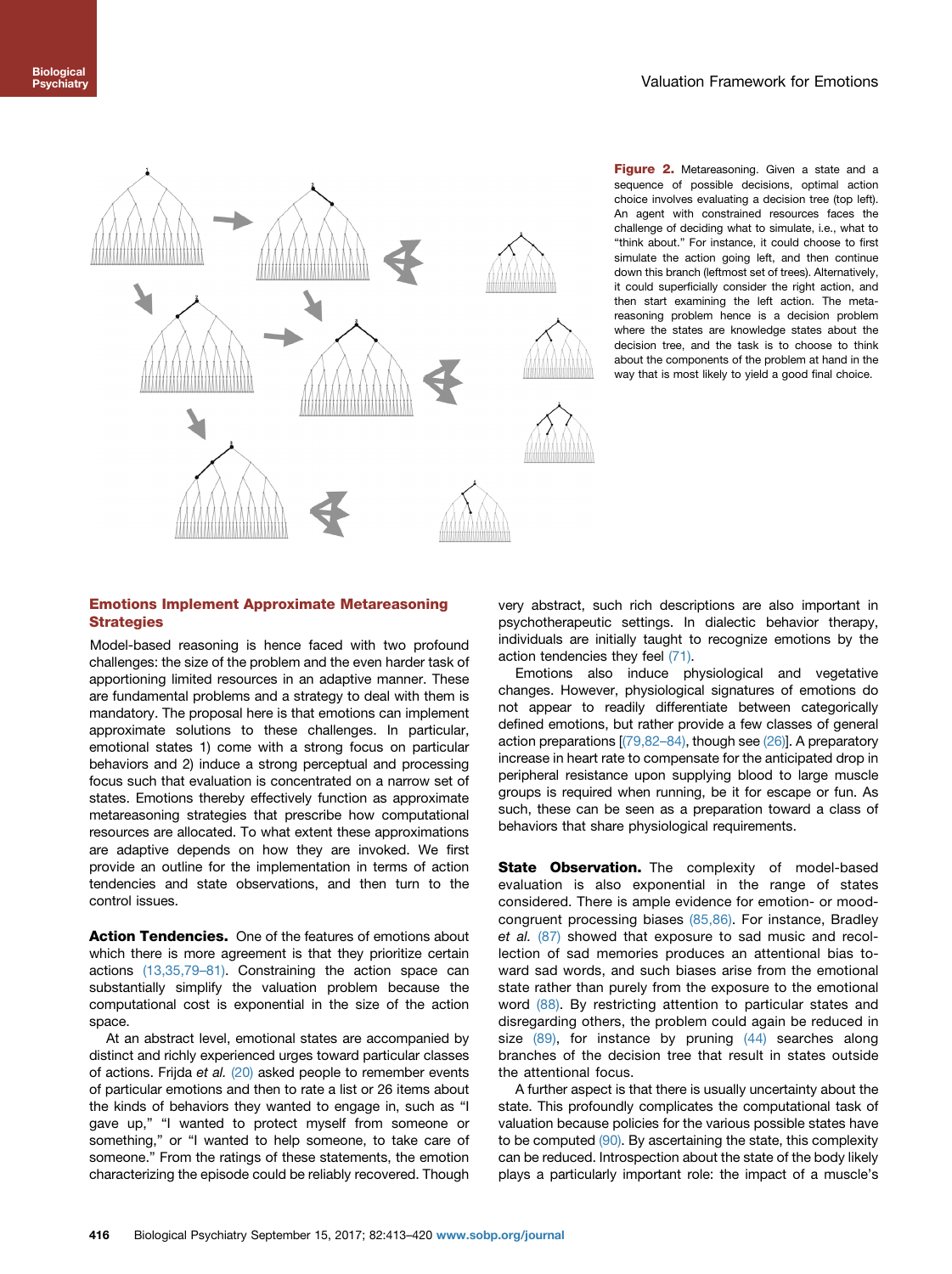activation depends on the joint position and the chances of success in a fight are reduced when already wounded.

#### Controlling Metareasoning Strategies

If there are multiple approximate metareasoning strategies, then there must be some control over which is deployed when. The first source of control is likely evolutionary, where speciesspecific responses provide a (potentially very strong) bias toward evaluating particular actions, rather than toward emitting the action entirely inflexibly. This allows for the kinds of context effects on even innate responses mentioned above.

The second source of control could be, confusingly, modelfree. Performers may learn from experience that a certain amount of catastrophizing improves their performance [\(91\)](#page-7-0), without an understanding of why that is. Etkin et al. [\(92\)](#page-7-0) have recently argued for a model-free component in serial adaptations in the emotional conflict task, where individuals have to indicate the facial expression (fear or happy) of a face with either the matching or conflicting word superimposed over it [\(93\)](#page-7-0). Model-free learning has been argued to account for learning in strategy selection [\(94\)](#page-7-0): with repeated experience, individuals can slowly increase their frequency of using adaptive strategies for solving problems [\(95\).](#page-7-0) We have recently shown how the results of costly model-based evaluations are memorized and simply replayed upon repeated encounter of the same problem in a process called memoization [\(55\)](#page-6-0) that gives rise to decision-making biases that are characteristic of the individual but highly variable across the population.

The third evaluative process for emotions allows for knowledge to be incorporated in the form of heuristics. Research on decisions about options with many attributes [for instance cars, with price, speed, size, brand, etc. [\(96\)\]](#page-7-0) have identified a host of different strategies. "Take the best" is appropriate in noncompensatory environments where one feature is most informative and can be used alone to rank options. In compensatory environments, humans spend more time and cognitive effort on examining multiple features and integrating the information, but only if they are not under time pressure [\(97\).](#page-7-0) This suggests that individuals can access approximate measures of how adaptive a particular cognitive strategy is, and use this to guide their choice [\(98\)](#page-7-0). In the affective domain, misguided beliefs or schemas [\(99\)](#page-7-0) about the adaptiveness of strategies relate to a number of pathological emotion regulation phenomena. Pathological worry in generalized anxiety disorders [\(100,101\)](#page-7-0) and rumination in depressive disorders [\(102\)](#page-7-0) are maintained by explicit beliefs about the usefulness of worry and rumination, respectively. People who dislike emotion regulation are more likely to respond with anger to provocation [\(103\).](#page-7-0) Depressed persons are not impaired at emotion regulation strategies such as positive imagery to improve their mood, but they have a reduced tendency to employ them [\(104\)](#page-7-0).

The fourth evaluative process, again confusingly, could be model-based, where the precise consequences of particular emotions are examined and evaluated. This is rarely feasible and probably only commonly done in situational analyses in psychotherapy, where emotions, thoughts, behavior, and consequences are explicitly discussed [\(71,99,105\)](#page-6-0). This allows patients to learn to consciously and explicitly assess whether a

particular emotion is appropriate and helpful in a given situation, and to adapt it by using reappraisal and other emotion regulation strategies if necessary.

#### **DISCUSSION**

We have attempted to sketch out a valuation framework for emotions. We have argued why appraisals point toward a model-based framework; how emotions may have a potentially important role in facilitating model-based decisions by functioning as internal strategies to allocate computational resources; how emotions' adaptive nature depends on their deployment; and how a variety of different processes can lead to adaptive or maladaptive deployment of emotion strategies.

Three desiderata for a computational framework of emotions were put forth. The first was the at best partially correlated nature of physiological, psychological, and behavioral features. The flexibility the proposed framework allows for contrasts with the view of basic emotions as relatively fixed behavioral and physiological action packages. As such, it reflects the lack of identifiably discrete physiological or behavioral patterns or single neurobiological cause [\(10,24,29\)](#page-5-0). Similar to other proposals, it emphasizes the importance of emotional processes in more complex decision-making settings [\(106\).](#page-7-0) Space constraints have prevented us from exploring the distinction between valence and arousal important to circumplex and core affect models, but this might naturally emerge from valuation in continuous-time settings, where the rate at which actions are emitted depends on the average reward rate in the environment, albeit in sometimes complex ways [\(36,50,51,107\).](#page-6-0) Notably, the current proposal allows for mixed emotions through a combination of metareasoning policies.

The second desideratum was the ability to account for appraisal and contextual effects. The complexity of the model-based valuation required for this led to the notion of approximate metareasoning strategies. These approximate strategies are necessarily often suboptimal and may capture the prototypical adverse influences of emotion on cognition [\(108\).](#page-7-0) The focus on valuation is compatible with models emphasizing prediction [\(109\),](#page-7-0) but distinct in that it suggests that the relevant predictions must be about long-term utility, and that emotions play a key role in facilitating such predictions, albeit approximately.

The third desideratum concerned the nature of conscious qualia of emotions. Doing so fully awaits a theory of consciousness. However, two aspects are interesting to consider. First, Dehaene and Naccache's [\(110\)](#page-7-0) notion of a global workspace sits naturally with the notion of metareasoning. Situations with a high estimated value of computation should recruit neural resources more extensively, and hence be more likely to involve the brain-wide states postulated as representing the global workspace. Second, it has been suggested that the component processes in verbal self-report involve an interoceptive component followed by a classification process [\(30\).](#page-5-0) In our proposal, the metareasoning strategies would profoundly influence what information was processed, and as such may strongly determine future classification. Interestingly, the classification process has been suggested to involve the ventrolateral prefrontal cortex [\(31,32\)](#page-5-0), which is also known to mediate arbitration between valuation strategies [\(111\)](#page-7-0).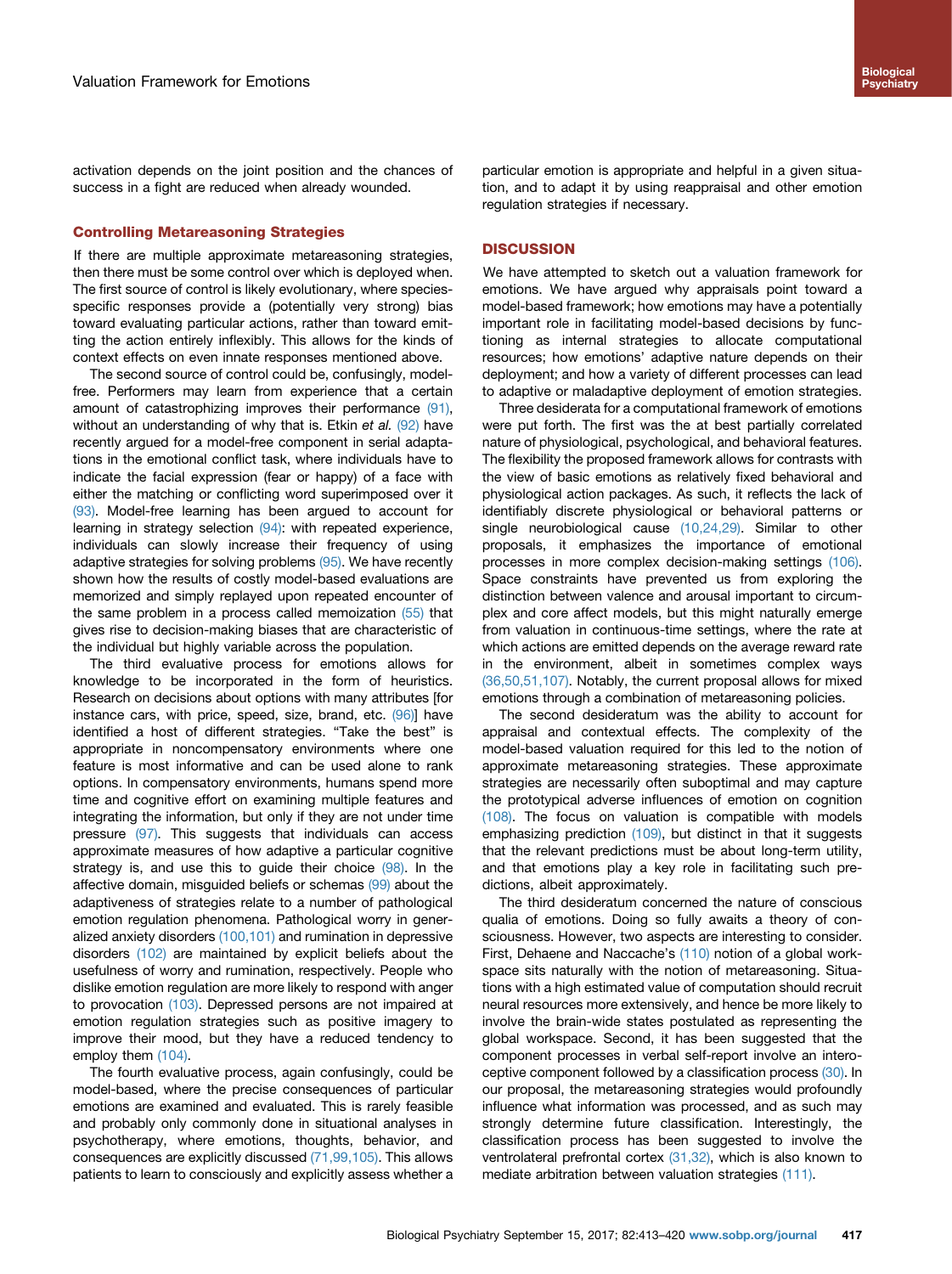<span id="page-5-0"></span>The framework laid out here makes a number of testable predictions. First, the argument that appraisal involves modelbased reasoning means that it should be influenced by cognitive, endocrine, and neuromodulatory variables known to influence model-based reasoning (112–[115\)](#page-7-0). Second, we emphasized the importance of the control of metareasoning strategies and suggested that it may be subject to substantial malleability. This in turn predicts that by training particular metareasoning strategies it should be possible to selectively facilitate certain emotions over others. Third, it suggests that emotions do not represent valuations themselves, but rather that they determine the process by which valuation occurs. This predicts an influence of emotion on search in a relevant model-based task rather than on values directly. The main challenge for the framework is that it points to the critical importance of understanding both the internal models of individuals and their strategies in searching them. Measuring these is a difficult scientific problem. Though this is as yet not feasible, recent advances including whole-brain mapping of semantic representations [\(116,117\)](#page-7-0) combined with active and passive sensing using mobile devices [\(118,119\)](#page-7-0) should open promising avenues.

The emphasis on model-based processes was partially motivated by the finding that model-free measures of reward processing and learning are unimpaired in depression [\(120,121\)](#page-7-0), and as such this work is an effort to start integrating cognitive phenomena of clinical importance like dysfunctional attitudes [\(122\)](#page-7-0), helplessness [\(68\)](#page-6-0), attributional/cognitive styles [\(123,124\)](#page-7-0), and appraisals [\(35\)](#page-6-0) into a valuation framework.

### ACKNOWLEDGMENTS AND DISCLOSURES

This work was supported by Swiss National Science Foundation Grant No. 320030L\_153449/1 (to QJMH).

We thank Peter Dayan for comments on an earlier version of this manuscript.

The authors report no biomedical financial interests or potential conflicts of interest.

#### ARTICLE INFORMATION

From the Translational Neuromodeling Unit (QJMH, DR), Institute for Biomedical Engineering, University of Zurich and Swiss Federal Institute of Technology (ETH Zurich); and the Centre for Addictive Disorders, Department of Psychiatry, Psychotherapy and Psychosomatics (QJMH), Hospital of Psychiatry, University of Zurich, Zürich, Switzerland.

Address correspondence to Quentin J.M. Huys, Translational Neuromodeling Unit, Wilfriedstrasse 6, 8032 Zürich, Switzerland; E-mail: [qhuys@](mailto:qhuys@cantab.net) [cantab.net.](mailto:qhuys@cantab.net)

Received Nov 5, 2016; revised Jun 30, 2017; accepted Jul 1, 2017.

# **REFERENCES**

- 1. [Huys QJM, Moutoussis M, Williams J \(2011\): Are computational](http://refhub.elsevier.com/S0006-3223(17)31773-0/sref1) [models of any use to psychiatry? Neural Netw 24:544](http://refhub.elsevier.com/S0006-3223(17)31773-0/sref1)–551.
- 2. [Maia TV, Frank MJ \(2011\): From reinforcement learning models to](http://refhub.elsevier.com/S0006-3223(17)31773-0/sref2) [psychiatric and neurological disorders. Nat Neurosci 14:154](http://refhub.elsevier.com/S0006-3223(17)31773-0/sref2)–162.
- 3. [Montague PR, Dolan RJ, Friston KJ, Dayan P \(2012\): Computational](http://refhub.elsevier.com/S0006-3223(17)31773-0/sref3) [psychiatry. Trends Cogn Sci 16:72](http://refhub.elsevier.com/S0006-3223(17)31773-0/sref3)–80.
- 4. [Stephan KE, Mathys C \(2014\): Computational approaches to](http://refhub.elsevier.com/S0006-3223(17)31773-0/sref4) [psychiatry. Curr Opin Neurobiol 25:85](http://refhub.elsevier.com/S0006-3223(17)31773-0/sref4)–92.
- 5. [Huys QJM, Maia TV, Frank MJ \(2016\): Computational psychiatry as a](http://refhub.elsevier.com/S0006-3223(17)31773-0/sref5) [bridge from neuroscience to clinical applications. Nat Neurosci](http://refhub.elsevier.com/S0006-3223(17)31773-0/sref5) [19:404](http://refhub.elsevier.com/S0006-3223(17)31773-0/sref5)–413.
- 6. [Whiteford HA, Degenhardt L, Rehm J, Baxter AJ, Ferrari AJ,](http://refhub.elsevier.com/S0006-3223(17)31773-0/sref6) Erskine HE, et al. [\(2013\): Global burden of disease attributable to](http://refhub.elsevier.com/S0006-3223(17)31773-0/sref6) [mental and substance use disorders: Findings from the global burden](http://refhub.elsevier.com/S0006-3223(17)31773-0/sref6) [of disease study 2010. Lancet 382:1575](http://refhub.elsevier.com/S0006-3223(17)31773-0/sref6)–1586.
- 7. [Simon HA \(1956\): Rational choice and the structure of the environ](http://refhub.elsevier.com/S0006-3223(17)31773-0/sref7)[ment. Psychol Rev 63:129](http://refhub.elsevier.com/S0006-3223(17)31773-0/sref7)–138.
- 8. [Russell S, Wefald E \(1991\): Principles of metareasoning. Artif Intell](http://refhub.elsevier.com/S0006-3223(17)31773-0/sref8) [49:361](http://refhub.elsevier.com/S0006-3223(17)31773-0/sref8)–395.
- 9. [Payne JW, Bettman JR, Johnson EJ \(1993\): The Adaptive Decision](http://refhub.elsevier.com/S0006-3223(17)31773-0/sref9) [Maker. New York: Cambridge University Press.](http://refhub.elsevier.com/S0006-3223(17)31773-0/sref9)
- 10. [Barrett LF \(2006\): Are emotions natural kinds? Perspect Psychol Sci](http://refhub.elsevier.com/S0006-3223(17)31773-0/sref10) [1:28](http://refhub.elsevier.com/S0006-3223(17)31773-0/sref10)–58.
- 11. [Panksepp J \(2007\): Neurologizing the psychology of affects: How](http://refhub.elsevier.com/S0006-3223(17)31773-0/sref11) [appraisal-based constructivism and basic emotion theory can](http://refhub.elsevier.com/S0006-3223(17)31773-0/sref11) [coexist. Perspect Psychol Sci 2:281](http://refhub.elsevier.com/S0006-3223(17)31773-0/sref11)–296.
- 12. [Ekman P \(1992\): An argument for basic emotions. Cogn Emot 6:169](http://refhub.elsevier.com/S0006-3223(17)31773-0/sref12)–200.
- 13. [Izard CE \(2007\): Basic emotions, natural kinds, emotion schemas,](http://refhub.elsevier.com/S0006-3223(17)31773-0/sref13) [and a new paradigm. Perspect Psychol Sci 2:260](http://refhub.elsevier.com/S0006-3223(17)31773-0/sref13)–280.
- 14. [LeDoux JE \(2014\): Coming to terms with fear. Proc Natl Acad Sci U S](http://refhub.elsevier.com/S0006-3223(17)31773-0/sref14) [A 111:2871](http://refhub.elsevier.com/S0006-3223(17)31773-0/sref14)–2878.
- 15. [Raio CM, Carmel D, Carrasco M, Phelps EA \(2012\): Nonconscious fear](http://refhub.elsevier.com/S0006-3223(17)31773-0/sref15) [is quickly acquired but swiftly forgotten. Curr Biol 22:R477](http://refhub.elsevier.com/S0006-3223(17)31773-0/sref15)–R479.
- 16. [Knight DC, Waters NS, Bandettini PA \(2009\): Neural substrates of](http://refhub.elsevier.com/S0006-3223(17)31773-0/sref16) [explicit and implicit fear memory. Neuroimage 45:208](http://refhub.elsevier.com/S0006-3223(17)31773-0/sref16)–214.
- 17. [Feinstein JS, Buzza C, Hurlemann R, Follmer RL, Dahdaleh NS,](http://refhub.elsevier.com/S0006-3223(17)31773-0/sref17) Coryell WH, et al. [\(2013\): Fear and panic in humans with bilateral](http://refhub.elsevier.com/S0006-3223(17)31773-0/sref17) [amygdala damage. Nat Neurosci 16:270](http://refhub.elsevier.com/S0006-3223(17)31773-0/sref17)–272.
- 18. [Khalsa SS, Feinstein JS, Li W, Feusner JD, Adolphs R, Hurlemann R](http://refhub.elsevier.com/S0006-3223(17)31773-0/sref18) [\(2016\): Panic anxiety in humans with bilateral amygdala lesions:](http://refhub.elsevier.com/S0006-3223(17)31773-0/sref18) [Pharmacological induction via cardiorespiratory interoceptive path](http://refhub.elsevier.com/S0006-3223(17)31773-0/sref18)[ways. J Neurosci 36:3559](http://refhub.elsevier.com/S0006-3223(17)31773-0/sref18)–3566.
- 19. [Roseman IJ, Smith CA \(2001\): Appraisal Theory. Oxford, UK: Oxford](http://refhub.elsevier.com/S0006-3223(17)31773-0/sref19) [University Press](http://refhub.elsevier.com/S0006-3223(17)31773-0/sref19).
- 20. [Frijda NH, Kuipers P, Ter Schure E \(1989\): Relations among emotion,](http://refhub.elsevier.com/S0006-3223(17)31773-0/sref20) [appraisal, and emotional action readiness. J Pers Soc Psychol](http://refhub.elsevier.com/S0006-3223(17)31773-0/sref20) [57:212](http://refhub.elsevier.com/S0006-3223(17)31773-0/sref20)–228.
- 21. Lazarus RS: Stress and Emotion: A New Synthesis. New York: Springer.
- 22. [Ellsworth PC \(2013\): Appraisal theory: Old and new questions. Emot](http://refhub.elsevier.com/S0006-3223(17)31773-0/sref22) [Rev 5:125](http://refhub.elsevier.com/S0006-3223(17)31773-0/sref22)–131.
- 23. [Scherer KR \(2005\): What are emotions? And how can they be](http://refhub.elsevier.com/S0006-3223(17)31773-0/sref23) [measured? Soc Sci Information 44:695](http://refhub.elsevier.com/S0006-3223(17)31773-0/sref23)–729.
- 24. [Cacioppo JT, Berntson GG, Larsen JT, Poehlmann KM, Ito TA,](http://refhub.elsevier.com/S0006-3223(17)31773-0/sref24) et al. [\(2000\): The psychophysiology of emotion. In: Lewis R, Haviland-](http://refhub.elsevier.com/S0006-3223(17)31773-0/sref24)[Jones JM, editors. Handbook of Emotions, 2nd ed. New York: Guil](http://refhub.elsevier.com/S0006-3223(17)31773-0/sref24)[ford Press, 173](http://refhub.elsevier.com/S0006-3223(17)31773-0/sref24)–191.
- 25. [Jack RE, Garrod OGB, Yu H, Caldara R, Schyns PG \(2012\): Facial](http://refhub.elsevier.com/S0006-3223(17)31773-0/sref25) [expressions of emotion are not culturally universal. Proc Natl Acad](http://refhub.elsevier.com/S0006-3223(17)31773-0/sref25) [Sci U S A 109:7241](http://refhub.elsevier.com/S0006-3223(17)31773-0/sref25)–7244.
- 26. [Stephens CL, Christie IC, Friedman BH \(2010\): Autonomic speci](http://refhub.elsevier.com/S0006-3223(17)31773-0/sref26)ficity [of basic emotions: Evidence from pattern classi](http://refhub.elsevier.com/S0006-3223(17)31773-0/sref26)fication and cluster [analysis. Biol Psychol 84:463](http://refhub.elsevier.com/S0006-3223(17)31773-0/sref26)–473.
- 27. [Kragel PA, LaBar KS \(2015\): Multivariate neural biomarkers of](http://refhub.elsevier.com/S0006-3223(17)31773-0/sref27) [emotional states are categorically distinct. Soc Cogn Affect Neurosci](http://refhub.elsevier.com/S0006-3223(17)31773-0/sref27) [10:1437](http://refhub.elsevier.com/S0006-3223(17)31773-0/sref27)–1448.
- 28. [Saarimki H, Gotsopoulos A, Jskelinen IP, Lampinen J, Vuilleumier P,](http://refhub.elsevier.com/S0006-3223(17)31773-0/sref28) Hari R, et al. [\(2016\): Discrete neural signatures of basic emotions.](http://refhub.elsevier.com/S0006-3223(17)31773-0/sref28) [Cereb Cortex 26:2563](http://refhub.elsevier.com/S0006-3223(17)31773-0/sref28)–2573.
- 29. [Wager TD, Kang J, Johnson TD, Nichols TE, Satpute AB, Barrett LF](http://refhub.elsevier.com/S0006-3223(17)31773-0/sref29) [\(2015\): A Bayesian model of category-speci](http://refhub.elsevier.com/S0006-3223(17)31773-0/sref29)fic emotional brain re[sponses. PLoS Comput Biol 11:e1004066.](http://refhub.elsevier.com/S0006-3223(17)31773-0/sref29)
- 30. [Barrett LF \(2006\): Solving the emotion paradox: Categorization and](http://refhub.elsevier.com/S0006-3223(17)31773-0/sref30) [the experience of emotion. Pers Soc Psychol Rev 10:20](http://refhub.elsevier.com/S0006-3223(17)31773-0/sref30)–46.
- 31. [Lieberman MD, Eisenberger NI, Crockett MJ, Tom SM, Pfeifer JH,](http://refhub.elsevier.com/S0006-3223(17)31773-0/sref31) [Way BM \(2007\): Putting feelings into words: Affect labeling disrupts](http://refhub.elsevier.com/S0006-3223(17)31773-0/sref31) [amygdala activity in response to affective stimuli. Psychol Sci](http://refhub.elsevier.com/S0006-3223(17)31773-0/sref31) [18:421](http://refhub.elsevier.com/S0006-3223(17)31773-0/sref31)–428.
- 32. [Satpute AB, Shu J, Weber J, Roy M, Ochsner KN \(2013\): The func](http://refhub.elsevier.com/S0006-3223(17)31773-0/sref32)[tional neural architecture of self-reports of affective experience. Biol](http://refhub.elsevier.com/S0006-3223(17)31773-0/sref32) [Psychiatry 73:631](http://refhub.elsevier.com/S0006-3223(17)31773-0/sref32)–638.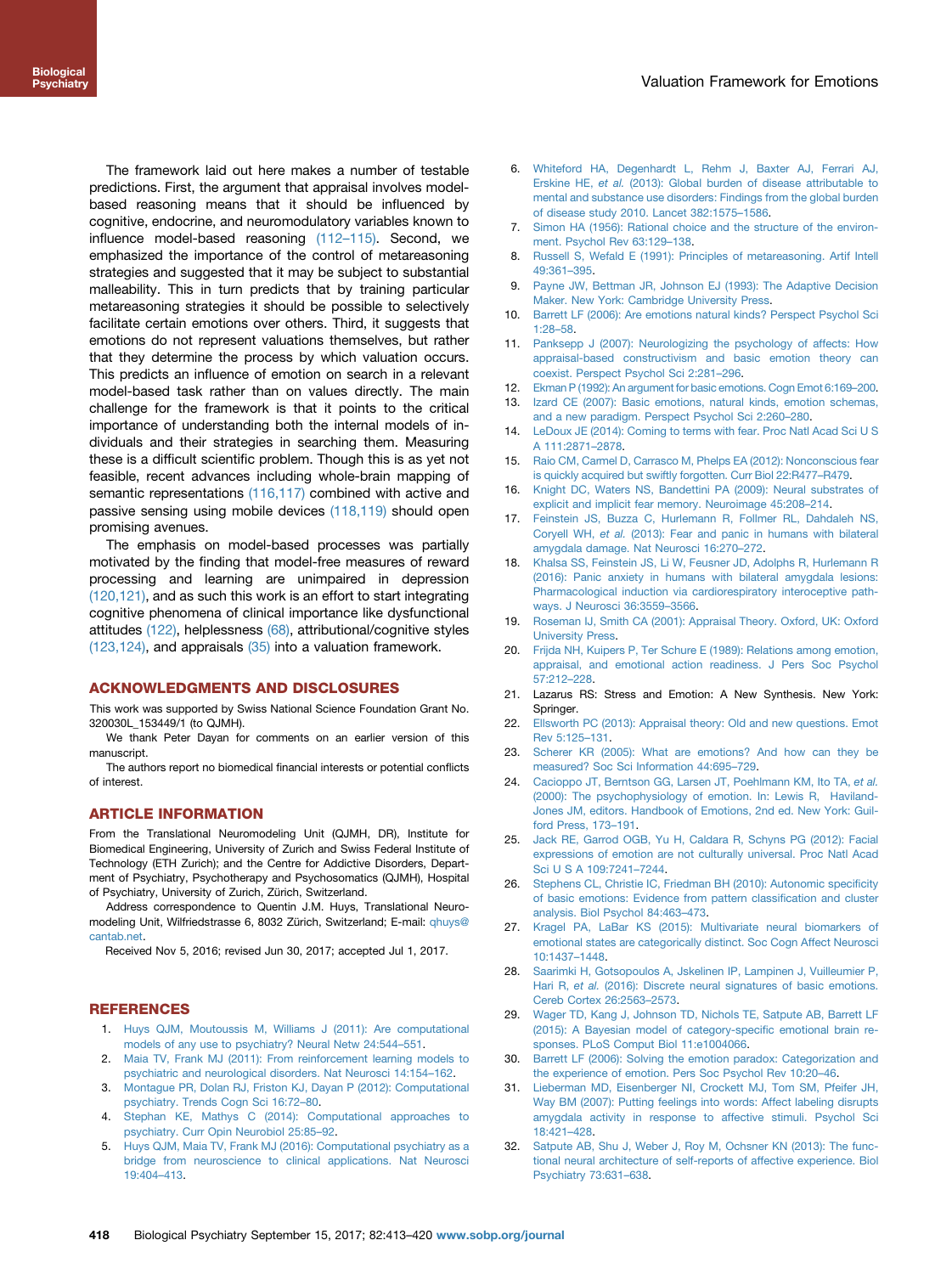- <span id="page-6-0"></span>33. [Russell JA \(2003\): Core affect and the psychological construction of](http://refhub.elsevier.com/S0006-3223(17)31773-0/sref33) [emotion. Psychol Rev 110:145](http://refhub.elsevier.com/S0006-3223(17)31773-0/sref33)–172.
- 34. [Wilson-Mendenhall CD, Barrett LF, Barsalou LW \(2013\): Neural](http://refhub.elsevier.com/S0006-3223(17)31773-0/sref34) [evidence that human emotions share core affective properties.](http://refhub.elsevier.com/S0006-3223(17)31773-0/sref34) [Psychol Sci 24:947](http://refhub.elsevier.com/S0006-3223(17)31773-0/sref34)–956.
- 35. [Moors A, Ellsworth PC, Scherer KR, Frijda NH \(2013\): Appraisal](http://refhub.elsevier.com/S0006-3223(17)31773-0/sref35) [theories of emotion: State of the art and future development. Emot](http://refhub.elsevier.com/S0006-3223(17)31773-0/sref35) [Rev 5:119](http://refhub.elsevier.com/S0006-3223(17)31773-0/sref35)–124.
- 36. [Bach DR, Dayan P \(2017\): Algorithms for survival: A comparative](http://refhub.elsevier.com/S0006-3223(17)31773-0/sref36) [perspective on emotions. Nat Rev Neurosci 18:311](http://refhub.elsevier.com/S0006-3223(17)31773-0/sref36)–319.
- 37. [Sutton RS, Barto AG \(1998\): Reinforcement Learning: An Introduc](http://refhub.elsevier.com/S0006-3223(17)31773-0/sref37)[tion. Cambridge, MA: MIT Press.](http://refhub.elsevier.com/S0006-3223(17)31773-0/sref37)
- 38. [Hirsch S, Bolles R \(1980\): On the ability of prey to recognize preda](http://refhub.elsevier.com/S0006-3223(17)31773-0/sref38)[tors. Z Tierpsychol 54:71](http://refhub.elsevier.com/S0006-3223(17)31773-0/sref38)–84.
- 39. Bolles RC (1970): Species-specifi[c defense reactions and avoidance](http://refhub.elsevier.com/S0006-3223(17)31773-0/sref39) [learning. Psychol Rev 77:32](http://refhub.elsevier.com/S0006-3223(17)31773-0/sref39)–48.
- 40. [Seligman ME \(1970\): On the generality of the laws of learning.](http://refhub.elsevier.com/S0006-3223(17)31773-0/sref40) [Psychol Rev 77:406](http://refhub.elsevier.com/S0006-3223(17)31773-0/sref40)–418.
- 41. [Timberlake W, Wahl G, King D \(1982\): Stimulus and response](http://refhub.elsevier.com/S0006-3223(17)31773-0/sref41) [contingencies in the misbehavior of rats. J Exp Psychol Anim Behav](http://refhub.elsevier.com/S0006-3223(17)31773-0/sref41) [Process 8:62](http://refhub.elsevier.com/S0006-3223(17)31773-0/sref41)–85.
- 42. [Huys QJM, Cools R, Gölzer M, Friedel E, Heinz A, Dolan RJ,](http://refhub.elsevier.com/S0006-3223(17)31773-0/sref42) et al. [\(2011\): Disentangling the roles of approach, activation and valence](http://refhub.elsevier.com/S0006-3223(17)31773-0/sref42) [in instrumental and Pavlovian responding. PLoS Comput Biol](http://refhub.elsevier.com/S0006-3223(17)31773-0/sref42) [7:e1002028.](http://refhub.elsevier.com/S0006-3223(17)31773-0/sref42)
- 43. [Dayan P, Niv Y, Seymour B, Daw ND \(2006\): The misbehavior of value](http://refhub.elsevier.com/S0006-3223(17)31773-0/sref43) [and the discipline of the will. Neural Netw 19:1153](http://refhub.elsevier.com/S0006-3223(17)31773-0/sref43)–1160.
- 44. Huys QJM, Eshel N, O'[Nions E, Sheridan L, Dayan P, Roiser JP](http://refhub.elsevier.com/S0006-3223(17)31773-0/sref44) [\(2012\): Bonsai trees in your head: How the Pavlovian system sculpts](http://refhub.elsevier.com/S0006-3223(17)31773-0/sref44) [goal-directed choices by pruning decision trees. PLoS Comput Biol](http://refhub.elsevier.com/S0006-3223(17)31773-0/sref44) [8:e1002410.](http://refhub.elsevier.com/S0006-3223(17)31773-0/sref44)
- 45. Seymour B, O'[Doherty JP, Koltzenburg M, Wiech K, Frackowiak R,](http://refhub.elsevier.com/S0006-3223(17)31773-0/sref45) Friston K, et al. [\(2005\): Opponent appetitive-aversive neural](http://refhub.elsevier.com/S0006-3223(17)31773-0/sref45) [processes underlie predictive learning of pain relief. Nat Neurosci](http://refhub.elsevier.com/S0006-3223(17)31773-0/sref45) [8:1234](http://refhub.elsevier.com/S0006-3223(17)31773-0/sref45)–1240.
- 46. [Lesaint F, Sigaud O, Flagel SB, Robinson TE, Khamassi M \(2014\):](http://refhub.elsevier.com/S0006-3223(17)31773-0/sref46) [Modelling individual differences in the form of pavlovian conditioned](http://refhub.elsevier.com/S0006-3223(17)31773-0/sref46) [approach responses: A dual learning systems approach with factored](http://refhub.elsevier.com/S0006-3223(17)31773-0/sref46) [representations. PLoS Comput Biol 10:e1003466](http://refhub.elsevier.com/S0006-3223(17)31773-0/sref46).
- 47. [Moutoussis M, Bentall RP, Williams J, Dayan P \(2008\): A temporal](http://refhub.elsevier.com/S0006-3223(17)31773-0/sref47) [difference account of avoidance learning. Network 19:137](http://refhub.elsevier.com/S0006-3223(17)31773-0/sref47)–160.
- 48. [Maia TV \(2010\): Two-factor theory, the actor-critic model, and](http://refhub.elsevier.com/S0006-3223(17)31773-0/sref48) [conditioned avoidance. Learn Behav 38:50](http://refhub.elsevier.com/S0006-3223(17)31773-0/sref48)–67.
- 49. [Gershman SJ, Blei DM, Niv Y \(2010\): Context, learning, and extinc](http://refhub.elsevier.com/S0006-3223(17)31773-0/sref49)[tion. Psychol Rev 117:197](http://refhub.elsevier.com/S0006-3223(17)31773-0/sref49)–209.
- 50. [Niv Y, Daw ND, Joel D, Dayan P \(2007\): Tonic dopamine: Opportunity](http://refhub.elsevier.com/S0006-3223(17)31773-0/sref50) [costs and the control of response vigor. Psychopharmacology \(Berl\)](http://refhub.elsevier.com/S0006-3223(17)31773-0/sref50) [191:507](http://refhub.elsevier.com/S0006-3223(17)31773-0/sref50)–520.
- 51. [Dayan P \(2012\): Instrumental vigour in punishment and reward. Eur J](http://refhub.elsevier.com/S0006-3223(17)31773-0/sref51) [Neurosci 35:1152](http://refhub.elsevier.com/S0006-3223(17)31773-0/sref51)–1168.
- 52. [Breland K, Breland M \(1961\): The misbehavior of organisms.](http://refhub.elsevier.com/S0006-3223(17)31773-0/sref52) [Am Psychol 16:681](http://refhub.elsevier.com/S0006-3223(17)31773-0/sref52)–684.
- 53. [Sutton RS, Precup D, Singh S \(1999\): Between MDPs and semi-](http://refhub.elsevier.com/S0006-3223(17)31773-0/sref53)[MDPs: A framework for temporal abstraction in reinforcement](http://refhub.elsevier.com/S0006-3223(17)31773-0/sref53) [learning. Artif Intell 112:181](http://refhub.elsevier.com/S0006-3223(17)31773-0/sref53)–211.
- 54. [Botvinick MM, Niv Y, Barto AC \(2009\): Hierarchically organized](http://refhub.elsevier.com/S0006-3223(17)31773-0/sref54) [behavior and its neural foundations: A reinforcement learning](http://refhub.elsevier.com/S0006-3223(17)31773-0/sref54) [perspective. Cognition 113:262](http://refhub.elsevier.com/S0006-3223(17)31773-0/sref54)–280.
- 55. [Huys QJM, Lally N, Faulkner P, Eshel N, Seifritz E, Gershman SJ,](http://refhub.elsevier.com/S0006-3223(17)31773-0/sref55) et al. [\(2015\): Interplay of approximate planning strategies. Proc Natl](http://refhub.elsevier.com/S0006-3223(17)31773-0/sref55) [Acad Sci U S A 112:3098](http://refhub.elsevier.com/S0006-3223(17)31773-0/sref55)–3103.
- 56. [Iwata J, LeDoux JE \(1988\): Dissociation of associative and non](http://refhub.elsevier.com/S0006-3223(17)31773-0/sref56)[associative concomitants of classical fear conditioning in the freely](http://refhub.elsevier.com/S0006-3223(17)31773-0/sref56) [behaving rat. Behav Neurosci 102:66](http://refhub.elsevier.com/S0006-3223(17)31773-0/sref56)–76.
- 57. [Domenici P, Blagburn JM, Bacon JP \(2011\): Animal escapology II:](http://refhub.elsevier.com/S0006-3223(17)31773-0/sref57) [Escape trajectory case studies. J Exp Biol 214:2474](http://refhub.elsevier.com/S0006-3223(17)31773-0/sref57)–2494.
- 58. [Domenici P, Blagburn JM, Bacon JP \(2011\): Animal escapology I:](http://refhub.elsevier.com/S0006-3223(17)31773-0/sref58) [Theoretical issues and emerging trends in escape trajectories. J Exp](http://refhub.elsevier.com/S0006-3223(17)31773-0/sref58) [Biol 214:2463](http://refhub.elsevier.com/S0006-3223(17)31773-0/sref58)–2473.
- 59. [Zani P, Jones T, Neuhaus R, Milgrom J \(2009\): Effect of refuge dis](http://refhub.elsevier.com/S0006-3223(17)31773-0/sref59)[tance on escape behavior of side-blotched lizards \(uta stansburiana\).](http://refhub.elsevier.com/S0006-3223(17)31773-0/sref59) [Can J Zoology 87:407](http://refhub.elsevier.com/S0006-3223(17)31773-0/sref59)–414.
- 60. [Grillon C, Davis M \(1997\): Fear-potentiated startle conditioning in](http://refhub.elsevier.com/S0006-3223(17)31773-0/sref60) [humans: explicit and contextual cue conditioning following paired](http://refhub.elsevier.com/S0006-3223(17)31773-0/sref60) [versus unpaired training. Psychophysiology 34:451](http://refhub.elsevier.com/S0006-3223(17)31773-0/sref60)–458.
- 61. [Jackson DC, Malmstadt JR, Larson CL, Davidson RJ \(2000\):](http://refhub.elsevier.com/S0006-3223(17)31773-0/sref61) [Suppression and enhancement of emotional responses to unpleas](http://refhub.elsevier.com/S0006-3223(17)31773-0/sref61)[ant pictures. Psychophysiology 37:515](http://refhub.elsevier.com/S0006-3223(17)31773-0/sref61)–522.
- 62. [Lang PJ, Bradley MM, Cuthbert BN \(1990\): Emotion, attention, and](http://refhub.elsevier.com/S0006-3223(17)31773-0/sref62) the startle refl[ex. Psychol Rev 97:377](http://refhub.elsevier.com/S0006-3223(17)31773-0/sref62)–395.
- 63. [Lazarus RS, Alfert E \(1964\): Short-circuiting of threat by experimen](http://refhub.elsevier.com/S0006-3223(17)31773-0/sref63)[tally altering cognitive appraisal. J Abnorm Psychol 69:195](http://refhub.elsevier.com/S0006-3223(17)31773-0/sref63)–205.
- 64. [Moors A \(2010\): Automatic constructive appraisal as a candidate](http://refhub.elsevier.com/S0006-3223(17)31773-0/sref64) [cause of emotion. Emot Rev 2:139](http://refhub.elsevier.com/S0006-3223(17)31773-0/sref64)–156.
- 65. [Daw ND, Dayan P \(2014\): The algorithmic anatomy of model-based](http://refhub.elsevier.com/S0006-3223(17)31773-0/sref65) [evaluation. Philos Trans R Soc Lond B Biol Sci 369:20130478](http://refhub.elsevier.com/S0006-3223(17)31773-0/sref65).
- 66. [Lazarus RS \(1994\): Emotion and Adaptation. Oxford, UK: Oxford](http://refhub.elsevier.com/S0006-3223(17)31773-0/sref66) [University Press](http://refhub.elsevier.com/S0006-3223(17)31773-0/sref66).
- 67. [Scherer KR \(1984\): On the nature and function of emotion: A](http://refhub.elsevier.com/S0006-3223(17)31773-0/sref67) [component process approach. In: Scherer KR, Ekman P, editors.](http://refhub.elsevier.com/S0006-3223(17)31773-0/sref67) [Approaches to Emotion. Hillsdale, NJ: Erlbaum, 293](http://refhub.elsevier.com/S0006-3223(17)31773-0/sref67)–317.
- 68. [Huys QJM, Dayan P \(2009\): A Bayesian formulation of behavioral](http://refhub.elsevier.com/S0006-3223(17)31773-0/sref68) [control. Cognition 113:314](http://refhub.elsevier.com/S0006-3223(17)31773-0/sref68)–328.
- 69. [Daw ND, Niv Y, Dayan P \(2005\): Uncertainty-based competition be](http://refhub.elsevier.com/S0006-3223(17)31773-0/sref69)[tween prefrontal and dorsolateral striatal systems for behavioral](http://refhub.elsevier.com/S0006-3223(17)31773-0/sref69) [control. Nat Neurosci 8:1704](http://refhub.elsevier.com/S0006-3223(17)31773-0/sref69)–1711.
- 70. [Beck AT \(1967\): Depression: Clinical, Experimental and Theoretical](http://refhub.elsevier.com/S0006-3223(17)31773-0/sref70) [Aspects. New York: Harper & Row.](http://refhub.elsevier.com/S0006-3223(17)31773-0/sref70)
- 71. [Bohus M, Wolf-Arehult M \(2013\): Interactive Skill Training for](http://refhub.elsevier.com/S0006-3223(17)31773-0/sref71) [Borderline Patients \[German\]. Stuttgart, Germany: Schattauer Verlag](http://refhub.elsevier.com/S0006-3223(17)31773-0/sref71).
- 72. [Zajonc RB \(1980\): Feeling and thinking: Preferences need no in](http://refhub.elsevier.com/S0006-3223(17)31773-0/sref72)[ferences. Am Psychol 35:151](http://refhub.elsevier.com/S0006-3223(17)31773-0/sref72).
- 73. [Kawato M \(1999\): Internal models for motor control and trajectory](http://refhub.elsevier.com/S0006-3223(17)31773-0/sref73) [planning. Curr Opin Neurobiol 9:718](http://refhub.elsevier.com/S0006-3223(17)31773-0/sref73)–727.
- 74. [Payne JW, Bettman JR, Luce MF \(1996\): When time is money: De](http://refhub.elsevier.com/S0006-3223(17)31773-0/sref74)[cision behavior under opportunity-cost time pressure. Organ Behav](http://refhub.elsevier.com/S0006-3223(17)31773-0/sref74) [Hum Dec Process 66:131](http://refhub.elsevier.com/S0006-3223(17)31773-0/sref74)–152.
- 75. Lieder F, Griffi[ths TL, Huys QJ, Goodman ND \(2017\): The anchoring](http://refhub.elsevier.com/S0006-3223(17)31773-0/sref0) bias refl[ects rational use of cognitive resources \[published online](http://refhub.elsevier.com/S0006-3223(17)31773-0/sref0) [ahead of print May 8\]. Psychon Bull Rev](http://refhub.elsevier.com/S0006-3223(17)31773-0/sref0).
- 76. [Keramati M, Dezfouli A, Piray P \(2011\): Speed/accuracy trade-off](http://refhub.elsevier.com/S0006-3223(17)31773-0/sref76) [between the habitual and the goal-directed processes. PLoS Comput](http://refhub.elsevier.com/S0006-3223(17)31773-0/sref76) [Biol 7:e1002055](http://refhub.elsevier.com/S0006-3223(17)31773-0/sref76).
- 77. [Bubeck S, Munos R, Stoltz G \(2011\): Pure exploration in](http://refhub.elsevier.com/S0006-3223(17)31773-0/sref77) finitely[armed and continuous-armed bandits. Theor Comput Sci 412:](http://refhub.elsevier.com/S0006-3223(17)31773-0/sref77) 1832–[1852](http://refhub.elsevier.com/S0006-3223(17)31773-0/sref77).
- 78. [Hay N, Russell SJ \(2011\): Metareasoning for Monte Carlo tree search.](http://refhub.elsevier.com/S0006-3223(17)31773-0/sref78) [Technical Report, Electrical Engineering and Computer Sciences.](http://refhub.elsevier.com/S0006-3223(17)31773-0/sref78) [Berkeley, CA: University of California at Berkeley.](http://refhub.elsevier.com/S0006-3223(17)31773-0/sref78)
- 79. [James W \(1980\): The Principles of Psychology. New York: Dover](http://refhub.elsevier.com/S0006-3223(17)31773-0/sref79).
- [Posner J, Russell JA, Peterson BS \(2005\): The circumplex model of](http://refhub.elsevier.com/S0006-3223(17)31773-0/sref80) [affect: An integrative approach to affective neuroscience, cognitive](http://refhub.elsevier.com/S0006-3223(17)31773-0/sref80) [development, and psychopathology. Dev Psychopathol 17:715](http://refhub.elsevier.com/S0006-3223(17)31773-0/sref80)–734.
- 81. [Lang PJ, Bradley MM \(2013\): Appetitive and defensive motivation:](http://refhub.elsevier.com/S0006-3223(17)31773-0/sref81) [Goal-directed or goal-determined? Emot Rev 5:230](http://refhub.elsevier.com/S0006-3223(17)31773-0/sref81)–234.
- 82. [Barrett LF, Ochsner KN, Gross JJ \(2007\): On the automaticity of](http://refhub.elsevier.com/S0006-3223(17)31773-0/sref82) [emotion. In: Bargh JA, editor. Social Psychology and the Uncon](http://refhub.elsevier.com/S0006-3223(17)31773-0/sref82)[scious: The Automaticity of Higher Mental Processes. Suffolk, UK:](http://refhub.elsevier.com/S0006-3223(17)31773-0/sref82) [Psychology Press, 173](http://refhub.elsevier.com/S0006-3223(17)31773-0/sref82)–217.
- 83. [Friedman BH \(2010\): Feelings and the body: The Jamesian](http://refhub.elsevier.com/S0006-3223(17)31773-0/sref83) [perspective on autonomic speci](http://refhub.elsevier.com/S0006-3223(17)31773-0/sref83)ficity of emotion. Biol Psychol [84:383](http://refhub.elsevier.com/S0006-3223(17)31773-0/sref83)–393.
- 84. [Lang PJ, Bradley MM \(2010\): Emotion and the motivational brain. Biol](http://refhub.elsevier.com/S0006-3223(17)31773-0/sref84) [Psychol 84:437](http://refhub.elsevier.com/S0006-3223(17)31773-0/sref84)–450.
- 85. [MacLeod C, Mathews A, Tata P \(1986\): Attentional bias in emotional](http://refhub.elsevier.com/S0006-3223(17)31773-0/sref85) [disorders. J Abnorm Psychol 95:15](http://refhub.elsevier.com/S0006-3223(17)31773-0/sref85)–20.
- 86. [Mathews A, MacLeod C \(2005\): Cognitive vulnerability to emotional](http://refhub.elsevier.com/S0006-3223(17)31773-0/sref86) [disorders. Annu Rev Clin Psychol 1:167](http://refhub.elsevier.com/S0006-3223(17)31773-0/sref86)–195.